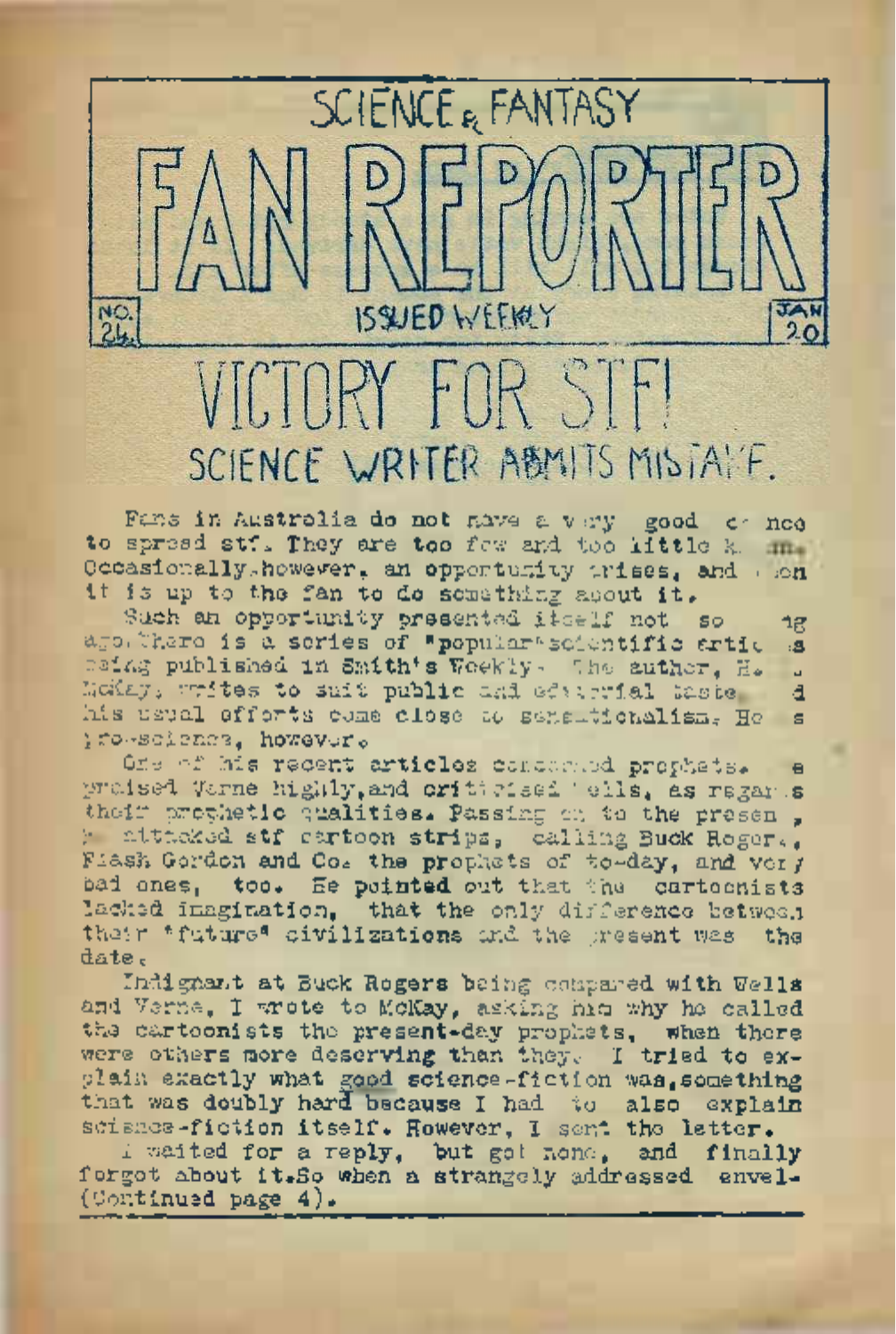### PAGE TWO , S.F.F. REPORTER. POLLS. No.6 - STORIES. "WHO GOES THERE?" IN LEAD.

Votes are coming in at a steady rate, and with two weeks gone, eight votes have arrived. So it looks as though the poll will be a success after all.

Leading story at the moment is Don <sup>A</sup> Stuart's "Who Goes There?" which has received 50% of the total num-<br>ber of votes. Sixty two stories are in the poll so ber of votes. Sixty two stories are in the poll far, and full positions are:

Number of Votes - 8.

4 votes - Who Goos There?

3 votes - Lost Darkness Fall.

2 votes - Black Flame; By Jove1; Child of Power; Cometeers; Final Blackout; Green Man of Graypec; Gray Lensman; Into the Darkness; Professor Jameson Series? Shadow Out of Time; Sinister Barrier; Skylark of Space. Trends \*

<sup>1</sup> vote - Adam Link Series; Alas All Thinking; At the Mountains of Madness; Before Atlantis Was; Black World; Blue Barbarians; Blind Spot: But Without Horns? Chapter From the Beginning; Council of Drones; Divide and Rule: Elimination; Exile of the Skies; The Ghoul; Greta, Queen of Queens; He From Procyon; He Who Showshe Impossible World; Indigestible Triton; The invaders? I Robot; Inner World; Life Everlasting; Liners of Time: Locked City: Maiden Voyage; Moon Pool: Moon Pool & Conquest;Morons; None But Lucifer; Mympf of Darkness; Peril Among the Driversportrait;Second Deluge; Smile of the Sphinx:Skylark 3:Son of the Stars; Spacehounds of I.P.C.; Terror Out of Space; Triplanetary; Uncertainty; Via Scries; Wanted - Seven Fearless Engineers; Witch-Makers; World Reborn; Zagribud; Half Breed,

Unless enough votes come in during the week to allow the poll to close in the next issue; it is unlike ly that the complete list will be published. However, if it is not. then it will be, when the poll does close\*

I need not repeat that I still need votes.The poll now is at a critical stage, but only needs three or four votes more to make it successful. Also, what fan polls do you want?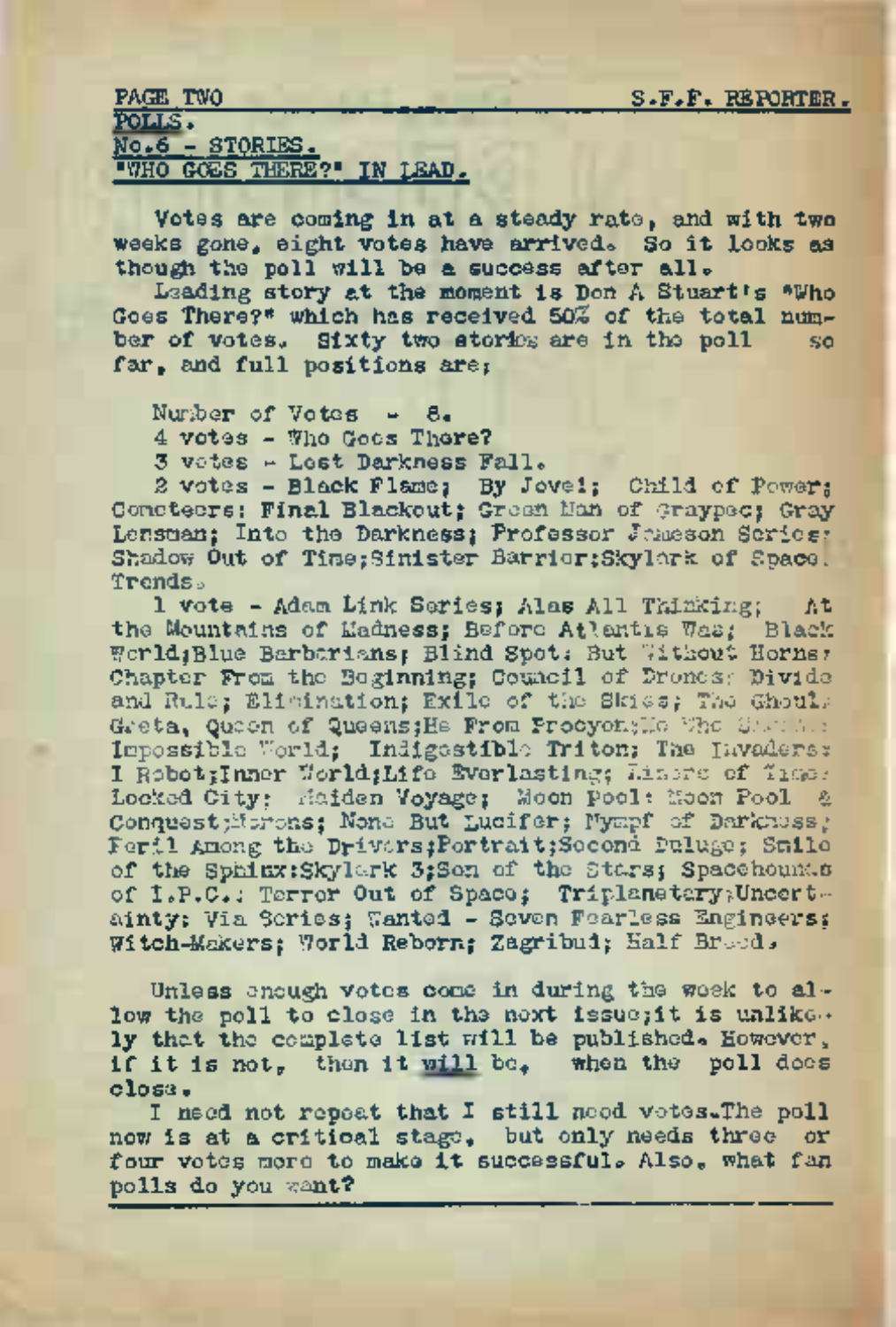### S.F.F,, REPORTER\_\_\_\_\_\_\_\_\_ \_\_\_\_\_\_\_\_\_\_\_\_\_PAGE\_\_\_\_\_\_\_\_\_ THREE

TASMARWS-caBy Bob Geappen and Dun Tuck. PROF<sub>AN-</sub>

Bob Geappen is trying hard to push the next issue of Profan out, He has lost one page of the stencils and. is hhort of paper;according to Don,however, he\* **<sup>11</sup>** get it out somehow.

### GEAPPEN GABBLES.

Profan's editors have just come out of camp with the "St. Virgil's College Cadet Corps." Art editor (Corporal Johnston) and editor (Corporal Geappen.jwere in for ten days, and associate editor (Cadet Symphs) for five.

Science-fiction is so scarce in Hobart that you can't even buy New Amazing.

"The Reluctant Dragon" is scheduled for Hobart seasons ®

Bob Geappen received his third stripe while in camp. but lost it again before camp was over.

EDITOR'<sup>S</sup> NOTEs That is Bob's first "communique" from the Hobart front. How do you like it?

## 10um By Vog Ecokiey'

The Mutual Store Playhouse (A Melbourne equivalent of the Lux)is putting or. a play called\*Glowing Death" which Gog is almost certain is an adaption of the film "Man Made Monster." The plot is exactly the same and so are the names of the characters. Lloyd Lamble is playing Dr. Rigas.

Reluctant Dragon will soon finish at Melbourne's Plaza, and will be replaced by Citizen Kane.

### ONE MORE, P'RAPS.

There is a possibility of another issue of Melbourne Bulletin coming out soon. Wog has some comments to make. mainly on the Conference and the Court of to make, mainly on the Conference and the Court Inquiry. Perhaps a poem by Wog, too.<br>Don Tuck is still grabbing all the old mags he can

get. He proposes to send them over to Hobart. Looks like he will need a special boat.